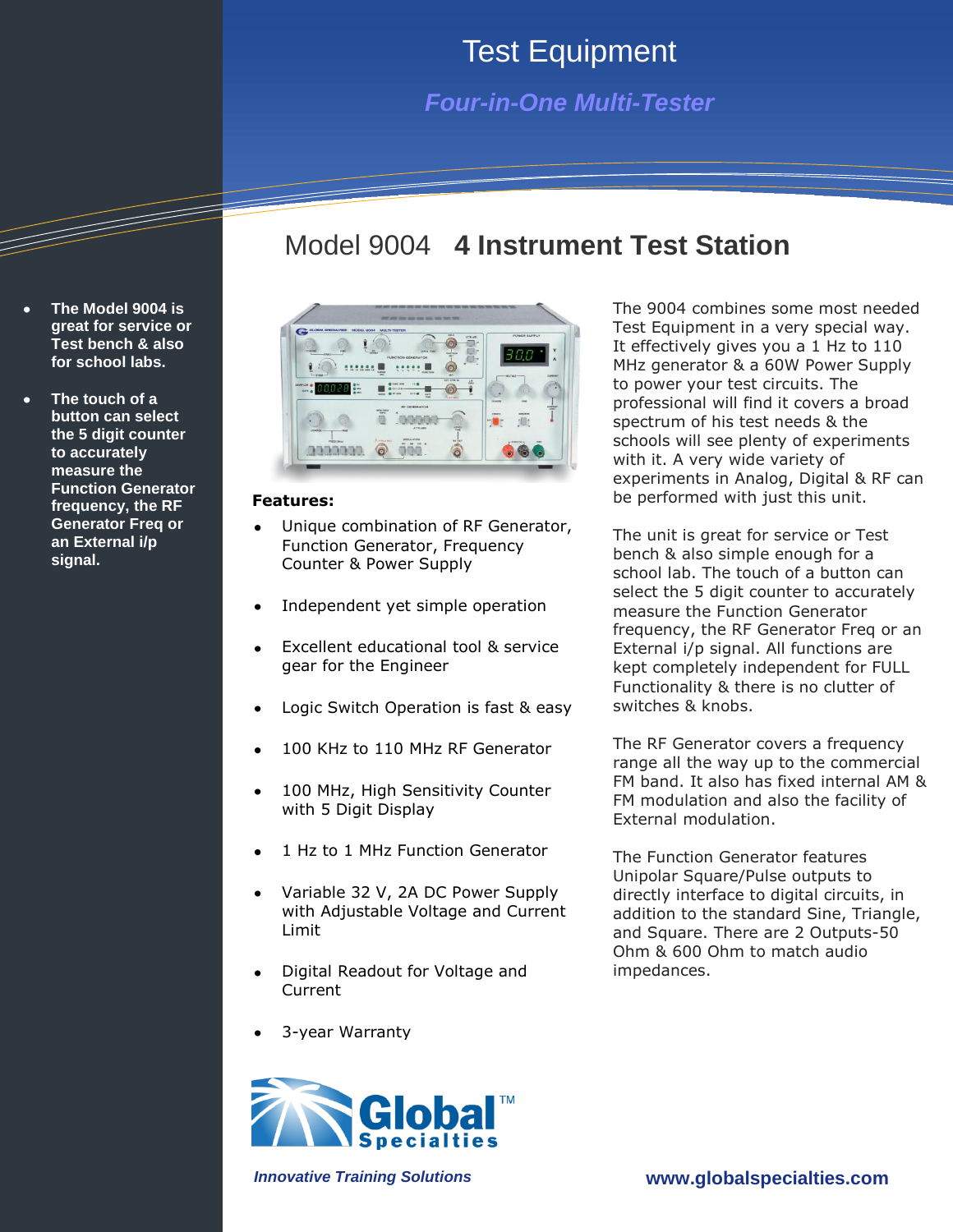# Test Equipment

*Four-in-One Multi-Tester*

## **Specifications**

=

<u> Tarta da Barangan San San Barangan San Barangan San Baranga Baranga ang Baranga Baranga Baranga Baranga ang </u>

| <b>Model</b>                | 9004                                                                                           |
|-----------------------------|------------------------------------------------------------------------------------------------|
| <b>RF SIGNAL GENERATOR</b>  |                                                                                                |
| <b>CM Signal</b>            | 100 MHZ to 110 MHz in 7 ranges & continuously variable over the whole                          |
|                             | range with a coarse and fine control                                                           |
| <b>Modulation Frequency</b> | a) Internal Modulation 30%                                                                     |
|                             | b) External Modulation: Freq. Range 50Hz to 4kHz bandwidth ±3dB                                |
| <b>Output Amplitude</b>     | 200mV p-p at 75ohms                                                                            |
| <b>Attenuation</b>          | 2 x 20 dB step and continuously variable 20 dB (approx.)                                       |
| <b>FM Signal</b>            | 30 MHz to 110 MHz                                                                              |
| <b>Modulation Frequency</b> | Selectable 400 Hz/1kHz                                                                         |
| <b>Frequency Modulation</b> | a) Internal 30kHz (approx.)<br>b) External Modulation: Freq. Range 50Hz to 4kHz bandwidth ±3dB |
| <b>FREQUENCY COUNTER</b>    |                                                                                                |
| <b>Readout</b>              | 5 digit, 0.3 LED Display                                                                       |
| <b>Frequency Range</b>      | 10Hz to 100MHz                                                                                 |
| <b>Range Selection</b>      | Hz/KHZ/MHz selection is automatic depending on mode selected                                   |
| <b>Source Selection</b>     | Internal AM/FM/Internal Function/External Frequency/Logic Selected                             |
|                             | GATE, OVERFLOW, Hz, KHz, MHz, INT, AM/FM, FUNCTION, EXT                                        |
| Annunciation                | <b>FREQUENCY</b>                                                                               |
| <b>Gate Period</b>          | 0.1 sec & 1 sec by LED indication for ext. counter mode                                        |
| <b>Sensitivity</b>          | 50 <sub>m</sub> V                                                                              |
| <b>Dynamic Range</b>        | 50mV to 1V rms                                                                                 |
| <b>FUNCTION GENERATOR</b>   |                                                                                                |
| Frequency                   | 1 Hz to 1 MHz                                                                                  |
| Waveform                    | Sine, Square, Triangular, +pulse, -pulse, Ramp                                                 |
| Amplitude                   | 30V p-p at 600 ohms & 50 ohms terminal (open circuit)                                          |
| <b>Attenuation</b>          | 2 x 20 dB step & 20dB continuously variable                                                    |
| <b>Output Impedance</b>     | 600 ohms, 50 ohms                                                                              |
| <b>DC Offset</b>            | 0 to $\pm 15V$ max. (open circuit)                                                             |
| <b>Sinewave Distortion</b>  | (Pulse Duty) <3%                                                                               |
| Cycle                       | 10% to 90% variable                                                                            |
| Symmetry on/off             | In off mode 50% duty cycle                                                                     |
| <b>POWER SUPPLY</b>         |                                                                                                |
| <b>Reg. DC Power Supply</b> | 0 to 32V/2 Amp independent ON/OFF switchable                                                   |
| <b>Display</b>              | 3 digit, 0.5 LED Display for voltage or current switchable                                     |
| Voltage                     | Coarse & Fine control                                                                          |
| <b>Current</b>              | 0 to 2 Amp                                                                                     |
| <b>Load Regulation</b>      | 0.1%                                                                                           |
| Ripple                      | $< 5$ mV                                                                                       |
| <b>Current Limit</b>        | Desired current setting                                                                        |
| <b>Current Limit LED</b>    | Indicates when current limit is reached                                                        |
| <b>GENERAL</b>              |                                                                                                |
| Power                       | 115V/230V AC switchable ±10%, 47-65Hz, 125VA (max)                                             |
| <b>Dimensions</b>           | 360 (W) x 190 (H) x 375 D mm                                                                   |
| Weight                      | 27lbs. approx.                                                                                 |
|                             | 1. BNC to BNC Cable                                                                            |
| <b>ACCESSORIES</b>          | 2. BNC to Alligator Clip                                                                       |
|                             | 3. Instruction Manual                                                                          |

Technical data subject to change without notice.